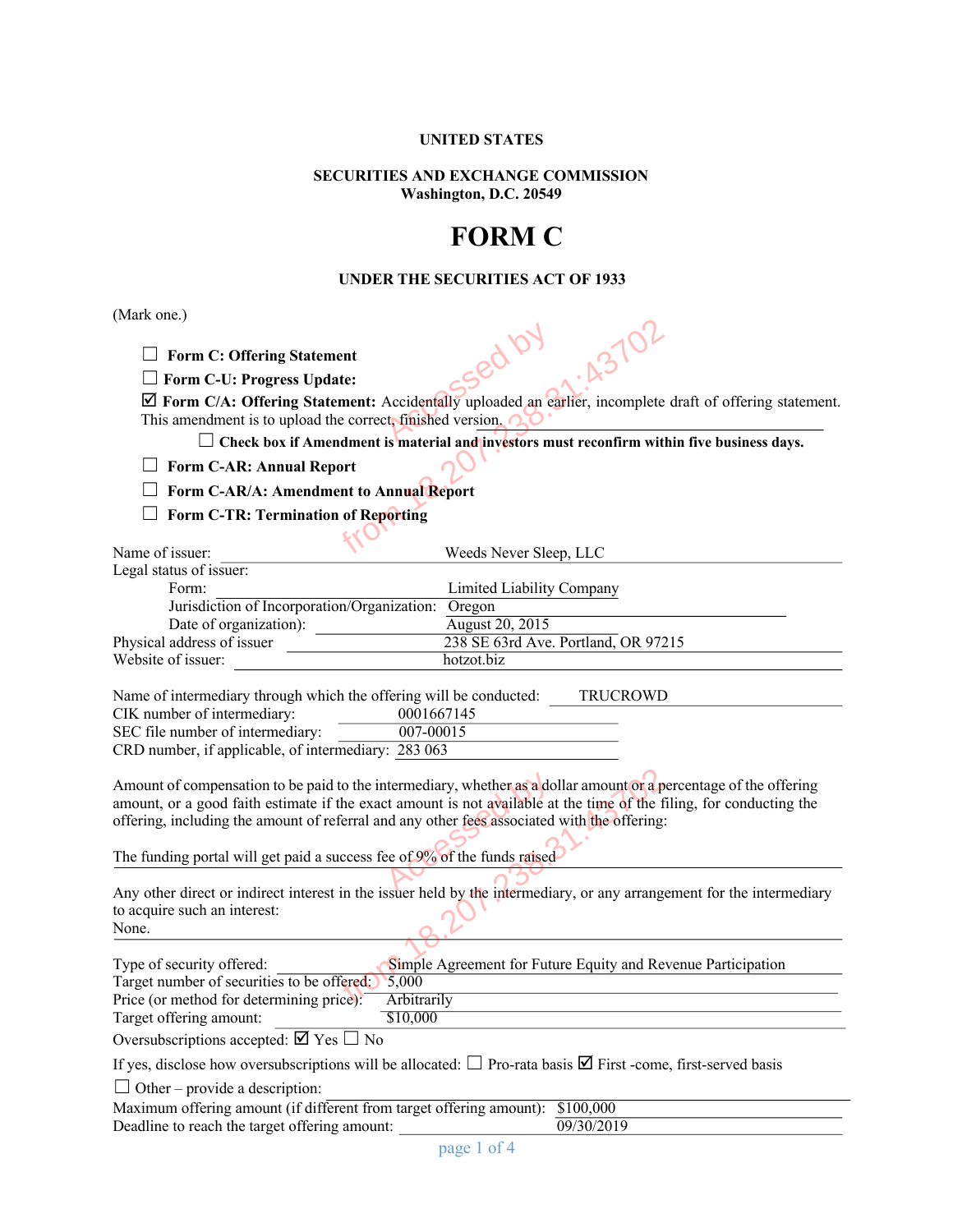**NOTE: If the sum of the investment commitments does not equal or exceed the target offering amount at the offering deadline, no securities will be sold in the offering, investment commitments will be cancelled and committed funds will be returned.**

| <b>Current number of employees:</b>                                                                                        |                              |               |                        |              |  |
|----------------------------------------------------------------------------------------------------------------------------|------------------------------|---------------|------------------------|--------------|--|
| <b>Total Assets:</b>                                                                                                       | Most recent fiscal year-end: | 12,345.63     | Prior fiscal year-end: | 26,241.75    |  |
| <b>Cash &amp; Cash Equivalents:</b>                                                                                        | Most recent fiscal year-end: | 12,345.63     | Prior fiscal year-end: | 26,241.75    |  |
| <b>Accounts Receivable:</b>                                                                                                | Most recent fiscal year-end: | \$0.00        | Prior fiscal year-end: | \$0.00       |  |
| <b>Short-term Debt:</b>                                                                                                    | Most recent fiscal year-end: | 239,253.66    | Prior fiscal year-end: | 122,670.56   |  |
| Long-term Debt:                                                                                                            | Most recent fiscal year-end: | \$0.00        | Prior fiscal year-end: | \$0.00       |  |
| <b>Revenues/Sales</b>                                                                                                      | Most recent fiscal year-end: | \$0.00        | Prior fiscal year-end: | \$200.00     |  |
| <b>Cost of Goods Sold:</b>                                                                                                 | Most recent fiscal year-end: | \$0.00        | Prior fiscal year-end: | \$0.00       |  |
| Taxes Paid:                                                                                                                | Most recent fiscal year-end: | \$0.00        | Prior fiscal year-end: | \$0.00       |  |
| <b>Net Income:</b>                                                                                                         | Most recent fiscal year-end: | $-125,806.19$ | Prior fiscal year-end: | $-21,430.00$ |  |
|                                                                                                                            |                              |               |                        |              |  |
| Using the list below, select the jurisdictions in which the issuer intends to offer the securities:                        |                              |               |                        |              |  |
| [List will include all U.S. jurisdictions, with an option to add and remove them<br>individually, add all and remove all.] |                              |               |                        |              |  |
| CENERAL INSTRIICTIONS                                                                                                      |                              |               |                        |              |  |

## **[List will include all U.S. jurisdictions, with an option to add and remove them individually, add all and remove all.]**

## **GENERAL INSTRUCTIONS**

## **I. Eligibility Requirements for Use of Form C**

This Form shall be used for the offering statement, and any related amendments and progress reports, required to be filed by any issuer offering or selling securities in reliance on the exemption in Securities Act Section 4(a)(6) and in accordance with Section 4A and Regulation Crowdfunding (§ 227.100 *et seq.*). This Form also shall be used for an annual report required pursuant to Rule 202 of Regulation Crowdfunding (§ 227.202) and for the termination of reporting required pursuant to Rule  $203(b)(2)$  of Regulation Crowdfunding (§ 227.203(b)(2)). Careful attention should be directed to the terms, conditions and requirements of the exemption.

#### **II. Preparation and Filing of Form C**

Information on the cover page will be generated based on the information provided in XML format. Other than the cover page, this Form is not to be used as a blank form to be filled in, but only as a guide in the preparation of Form C. General information regarding the preparation, format and how to file this Form is contained in C<br>
1 be generated based on the<br>
used as a blank form to be f<br>
the preparation, format and h Filing of Form C<br>
cover page will be generated based on the information proton<br>
from is not to be used as a blank form to be filled in, but only the<br>
state in equal to the properation, formation how to file this Form<br>
4.)

Regulation S-T (§ 232 *et seq.*).

## **III. Information to be Included in the Form**

## **Item 1. Offering Statement Disclosure Requirements**

An issuer filing this Form for an offering in reliance on Section  $4(a)(6)$  of the Securities Act and pursuant to Regulation Crowdfunding (§ 227.100 *et seq.*) must file the Form prior to the commencement of the offering and include the information required by Rule 201 of Regulation Crowdfunding (§ 227.201).

An issuer must include in the XML-based portion of this Form: the information required by paragraphs (a), (e), (g), (h), (l), (n), and (o) of Rule 201 of Regulation Crowdfunding  $(\S 227.201(a), (e), (g), (h), (l), (n),$  and (o)); selected financial data for the prior two fiscal years (including total assets, cash and cash equivalents, accounts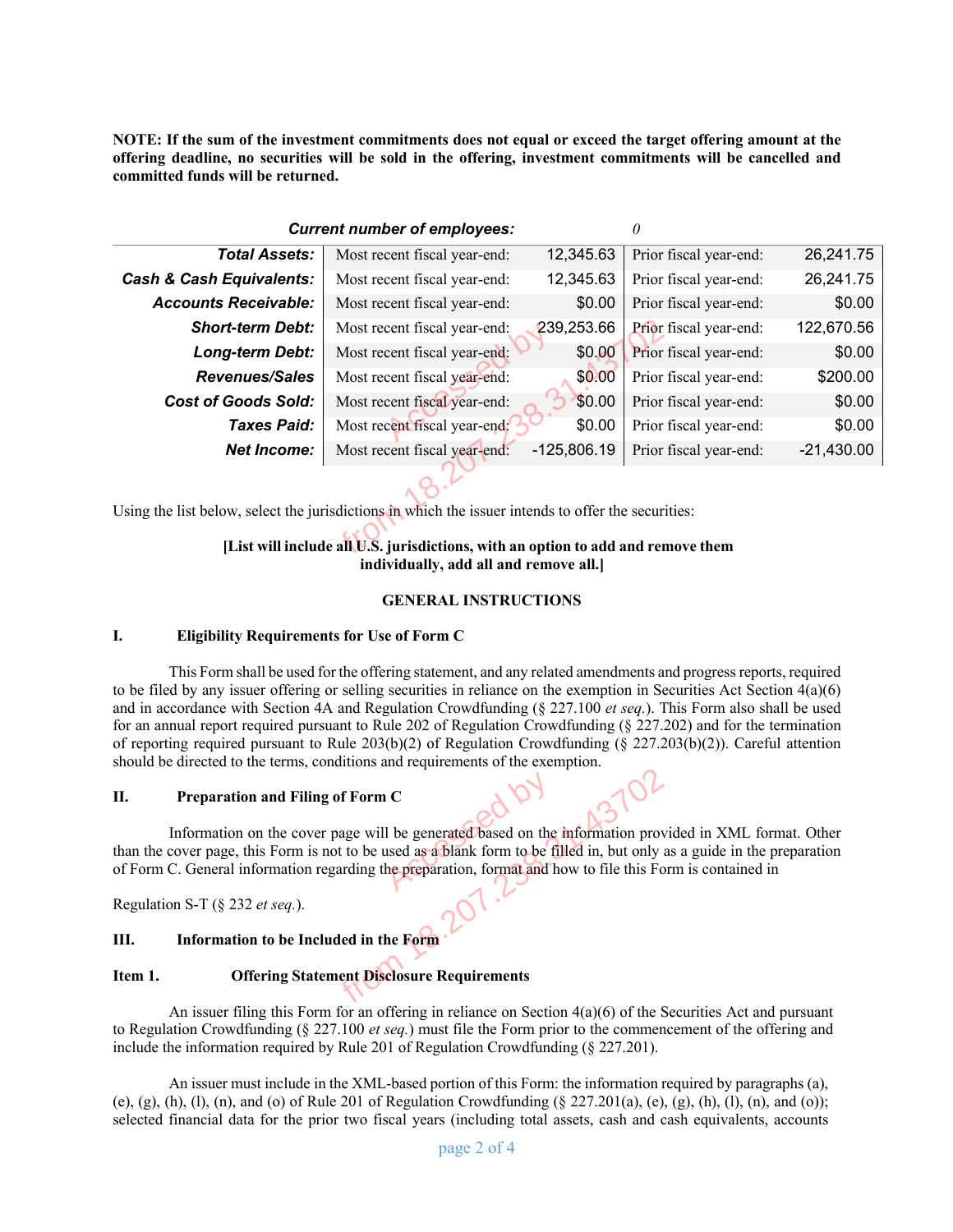receivable, short-term debt, long-term debt, revenues/sales, cost of goods sold, taxes paid and net income); the jurisdictions in which the issuer intends to offer the securities; and any information required by Rule 203(a)(3) of Regulation Crowdfunding  $(\S$  227.203(a)(3)).

Other than the information required to be provided in XML format, an issuer may provide the required information in the optional Question and Answer format included herein or in any other format included on the intermediary's platform, by filing such information as an exhibit to this Form, including copies of screen shots of the relevant information, as appropriate and necessary.

If disclosure in response to any paragraph of Rule 201 of Regulation Crowdfunding (§ 227.201) or

Rule 203(a)(3) is responsive to one or more other paragraphs of Rule 201 of Regulation Crowdfunding (§ 227.201) or to Rule 203(a)(3) of Regulation Crowdfunding (§ 227.203(a)(3)), issuers are not required to make duplicate disclosures.<br>
<br> **Item 2.** Legends<br>
(a) An issuer filing this Form for an offering in reliance on Section 4(a)(6) disclosures.

#### **Item 2. Legends**

(a) An issuer filing this Form for an offering in reliance on Section 4(a)(6) of the Securities Act and pursuant to Regulation Crowdfunding (§ 227.100 *et seq.*) must include the following legends:

A crowdfunding investment involves risk. You should not invest any funds in this offering unless you can afford to lose your entire investment.

In making an investment decision, investors must rely on their own examination of the issuer and the terms of the offering, including the merits and risks involved. These securities have not been recommended or approved by any federal or state securities commission or regulatory authority. Furthermore, these authorities have not passed upon the accuracy or adequacy of this document. g this Form for an offering in reliance on Section 4(a)(6) of<br>guilation Crowdfunding (§ 227.203(a)(3)), issuers are not in<br>guilation Crowdfunding (§ 227.203(a)(3)), issuers are not in<br>guilation Crowdfunding (§ 227.100 *et* 

The U.S. Securities and Exchange Commission does not pass upon the merits of any securities offered or the terms of the offering, nor does it pass upon the accuracy or completeness of any offering document or literature.

These securities are offered under an exemption from registration; however, the U.S. Securities and Exchange Commission has not made an independent determination that these securities are exempt from registration.

(b) An issuer filing this Form for an offering in reliance on Section  $4(a)(6)$  of the Securities Act and pursuant to Regulation Crowdfunding (§ 227.100 *et seq.*) must disclose in the offering statement that it will file a report with the Commission annually and post the report on its website, no later than 120 days after the end of each fiscal year covered by the report. The issuer must also disclose how an issuer may terminate its reporting obligations in the future in accordance with Rule 202(b) of Regulation Crowdfunding (§ 227.202(b)). seq.) must disclose in the of<br>rt on its website, no later the<br>lisclose how an issuer may to<br>on Crowdfunding (§ 227.20) g (§ 227.100 *et seq.*) must disclose in the offering statement ind post the report on its website, no later than 120 days after suer must also disclose how an issuer may terminate its report and post the report on its we

# **Item 3. Annual Report Disclosure Requirements**

An issuer filing this Form for an annual report, as required by Regulation Crowdfunding (§ 227.100 *et seq.*), must file the Form no later than 120 days after the issuer's fiscal year end covered by the report and include the information required by Rule 201(a), (b), (c), (d), (e), (f), (m), (p), (q), (r), (s), (t), (x) and (y) of

Regulation Crowdfunding  $(\xi \xi 227.201(a), (b), (c), (d), (e), (f), (m), (p), (q), (r), (s), (t), (x)$  and (y)). For purposes of paragraph (t), the issuer shall provide financial statements certified by the principal executive officer of the issuer to be true and complete in all material respects. If, however, the issuer has available financial statements prepared in accordance with U.S. generally accepted accounting principles (U.S. GAAP) that have been reviewed or audited by an independent certified public accountant, those financial statements must be provided and the principal executive officer certification will not be required.

An issuer must include in the XML-based portion of this Form: the information required by paragraphs (a), and (e) of Rule 201 of Regulation Crowdfunding ( $\S 227.201(a)$  and (e)); and selected financial data for the prior two